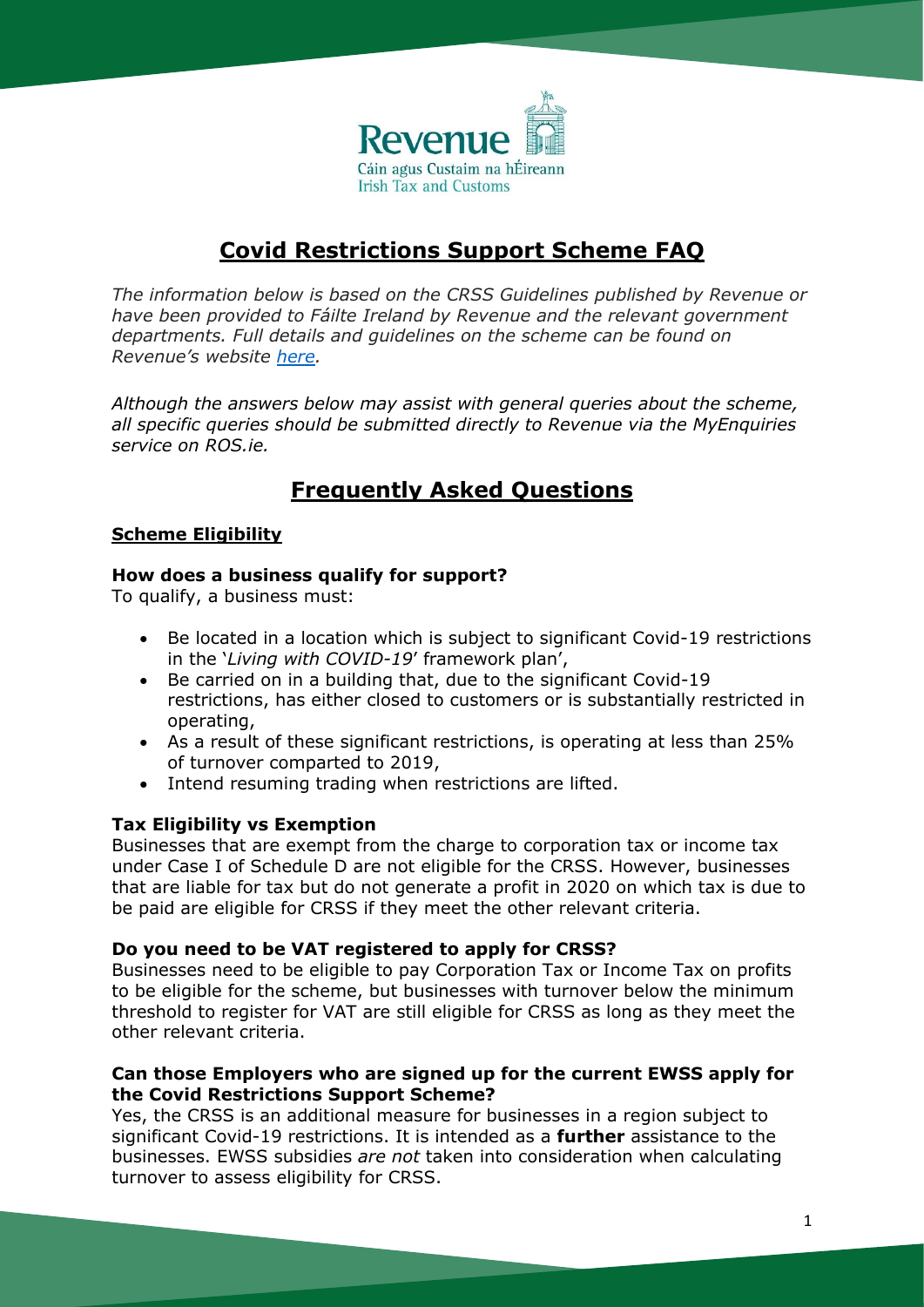### **Is the scheme open to self-employed as well as companies?**

Yes. The scheme will be open to companies and the self-employed carrying on a trade in a business premises where the Government restrictions directly prohibit or restrict access to the premises by customers.

#### **Would a rented premises qualify as a business premises?**

Yes, a rented premises counts as a business premises and if the business activity takes place within that premises and the business meets all other relevant criteria then they will be eligible for the scheme.

## **If our business is trading at under 25% turnover due to the lack of international visitors but we are not restricted from allowing customers to enter our premises due to the restrictions in place under the Living with COVID-19 plan, are we eligible for the CRSS scheme?**

No, customer access to the business premises must specifically be restricted or prevented in your county under the Living with COVID-19 framework to qualify for CRSS. A reduction in turnover due to the lack of international or domestic tourists is not in itself enough to qualify for CRSS.

#### **Seasonal Businesses**

#### **Reopening after the restrictions lift**

The guidelines state that a business must intend to resume trading at the end of the period of restrictions. Businesses do not have to resume trading immediately on the lifting of restrictions, but they must remain a going concern – i.e., a seasonal business that intends to reopen in June 2021 will remain eligible for CRSS as long as they meet the relevant criteria.

#### **Scheme Operation**

#### **How is the weekly turnover figure calculated for eligibility purposes? Is it based on the same period in 2019 or average weekly turnover figure for 2019?**

For established businesses (i.e. businesses that commenced prior to 26 December 2019), the relevant turnover amount will be calculated by reference to turnover for the period from 1 January 2019 to 31 December 2019, i.e. the weekly average across the full 52 week period of 2019.

For new businesses (i.e. businesses that commenced between 26 December 2019 and 12 October 2020), the relevant turnover amount will be calculated based on average weekly turnover from the date on which the business commenced and ending on 12 October 2020.

### **When does the CRSS become operational?**

The scheme will run from October  $13<sup>th</sup>$ . Registration for the scheme has opened, and claim applications can now be made on ROS. The scheme will lapse on 30 June 2021.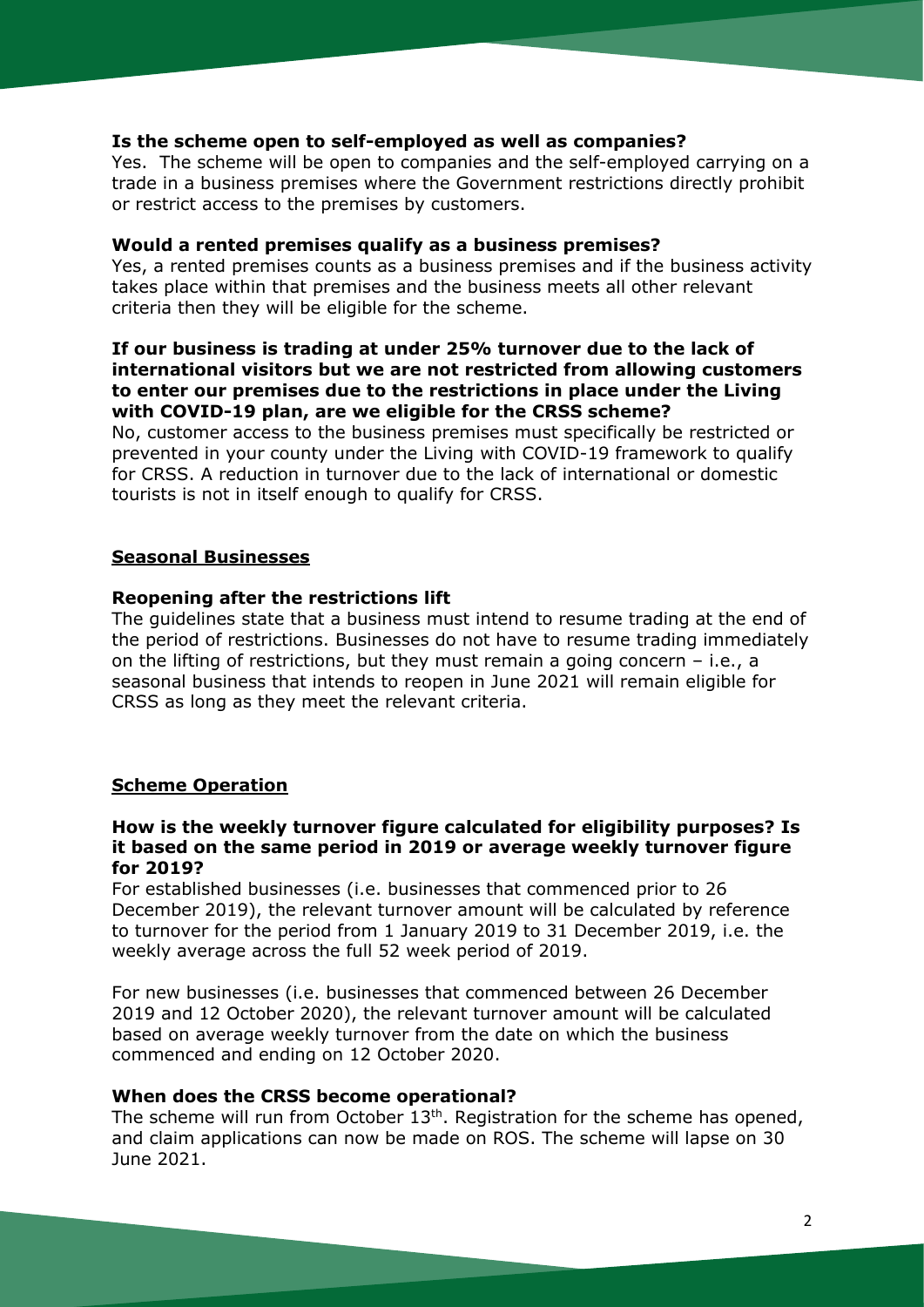# **How do Businesses register for the Support Scheme?**

A two-step process is necessary to make a claim under the CRSS. The qualifying person must:

- 1. first register for CRSS on ROS, and
- 2. then complete a claim in respect of a claim period or claim periods.

## **How quickly will businesses get their payment under the CRSS and how is it paid?**

Once a county/region is subject to Government restrictions, qualifying businesses can claim in week 1 of the initial restrictive period and valid claims will be repaid for the initial period within 2-3 working days. Where restrictions are extended the system will provide the flexibility for a subsequent claim which will also be repaid within 2-3 working days, and each subsequent period will be treated the same.

# **Are there any checks and balances in place to ensure that only Businesses adversely affected benefit from the CRSS?**

To ensure that applications are processed in a timely manner, businesses will be required to make an application on a self-assessment basis. As with other schemes such as TWSS and EWSS, businesses are required to retain documentary evidence used as the basis for the application, to allow for future compliance checks by Revenue.

In addition, it is proposed to legislate:

- To allow for the withdrawal of CRSS where it is found an overpayment occurred
- To allow for a repayment of CRSS by the taxpayer where they decide to opt out
- Penalties and interest as is the case with other taxes

# **How will the tax credit work?**

The CRSS is paid as a cash payment to business in respect of **an advanced credit against trading expenses**. Recipients of the ACTE will be required to deduct it from trading expenses, when preparing their tax calculations for the year in which they receive it. In other words the credit will reduce the amount of trading expenses that are deductible in computing taxable income.

Deductible expenses include any expense which are wholly and exclusively laid out or expended for the trade (unless there is a provision disallowing it).

Examples:

- Rent
- Insurance
- Trade stock (i.e. food for restaurants, alcohol for bars etc)
- Light and heat
- Rates (mainly reduced or removed this year)
- Wages (EWSS)

## **What if a business operates from multiple locations?**

Where a business has multiple geographical trading locations it is proposed that the business will be in a position to claim for each trading premises separately.